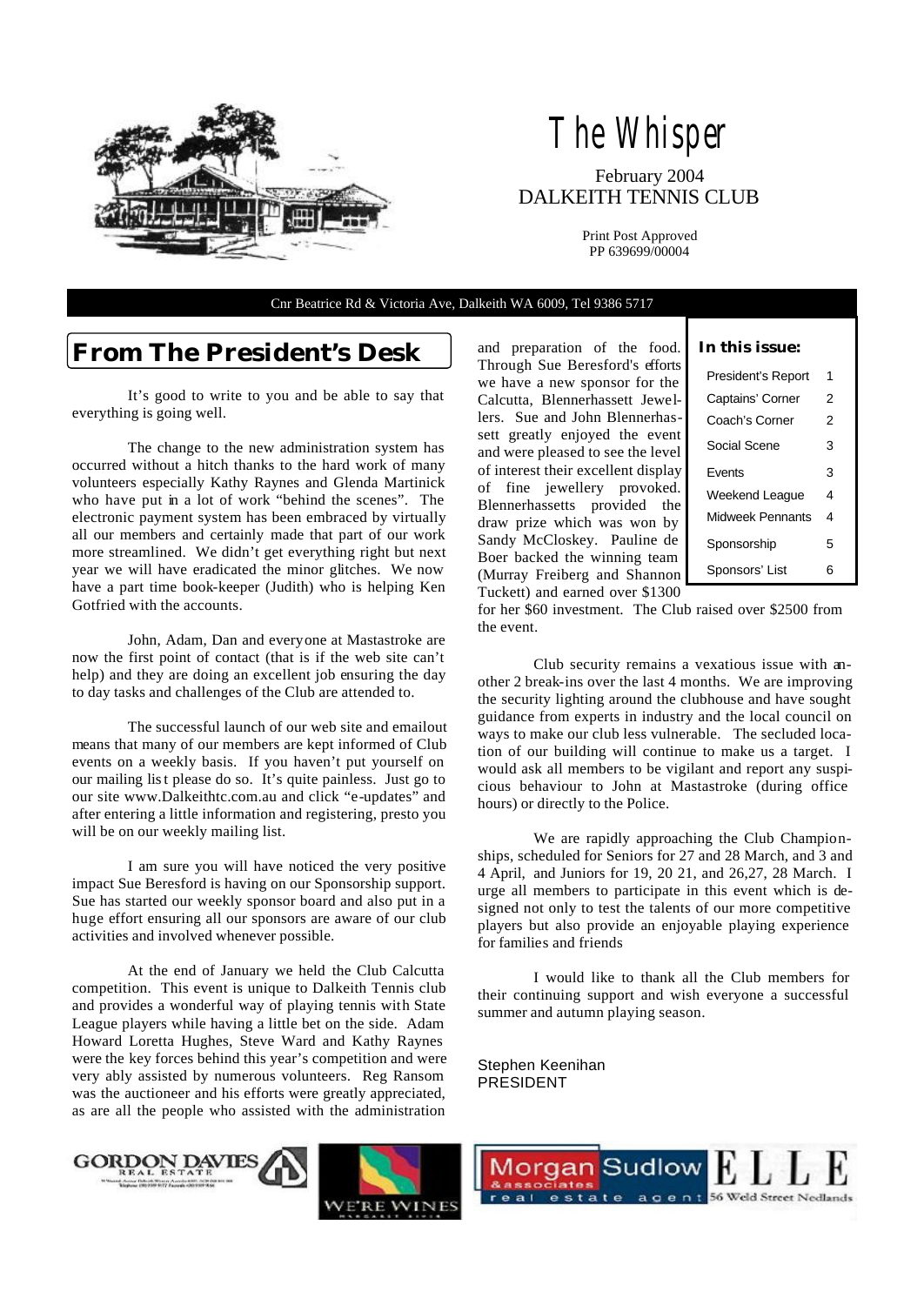### **Captain's corner**

 This is the hectic time of the year with Saturday's play always very busy as are other days of the week when various groups gather to enjoy their tennis. The courts are in excellent condition. We are very grateful to those who do the sets and provide the nibbles on Saturdays because these contributions help create a pleasant atmosphere.

 The tournament is the next big event and plans are well under way. You will receive an entry form with the Whisper. If you need more copies, there should be one located on the Club website. Good luck to all those who enter. Please read the conditions and abide by them.

 The Calcutta was an outstanding event enjoyed by all those who entered. The standard of play was wonderful and very exciting. We must thank Steven Ward, Lynne Crompton, Mary Sullivan and Adam Howard who worked tirelessly over the weekend. Also thanks to Loretta Hughes, Sue Beresford and Glenda Martinick who worked very hard to set up the event, but were unable to be with us on the day. Of course without our sponsor, Blennerhassett, from Broadway it would not have been such fun. That jewellery was amazing.

 Twilight tennis is happening on some Friday evenings followed by BYO BBQ which is always very pleasurable. Look on the Club website for dates, or ensure that you have your email registered to obtain weekly up-dates on Club events. There have been several interclub matches in which Dalkeith has participated and provided good comp etition. It is great and visit another club and enjoy their surroundings as well as our own. If you are interested to participate in one of these events, please let the Captains know.

 Our website and the emails that are sent out each week are proving a very good way of communicating with all our members. The Whisper, the yearly calendar and notices at the club also help you keep in touch with us. Our web site is www.dalkeithtc.com.au or ring the club phone. In addition, the committee members will help you if you have questions.

 A reminder that visitors who use the courts need to pay a visitor's fee. Please put the money in an envelope, leave it with John or put it under the office door. It is \$5.00 per visitor during the week or \$10.00 in the weekend. We appreciate you taking care of this for the good of all me mbers and the club.

 I hope your tennis is improving. Enjoy the champ ionships and our wonderful club.

Kathy Raynes VICE CAPTAIN Steven Ward CAPTAIN.

### **Coach's corner**

 How are the young players at Dalkeith Tennis Club learning the game these days? Well, the new approach is the Game Based Approach (GBA) and it is the most effective learning strategy that I have ever seen in my 20 years of coaching experience.

 The GBA concept focuses on the coach setting tasks for completion by the player. If the player completes the task successfully they then move to the next graduated task. In the event that a player struggles with the task at hand, the coach begins his or her work to guide the player to the necessary level of success. A good coaching system will analyse and correct only when necessary and not attempt to fix things that are not broken. The player is coached and challenged – a perfect learning strategy!

 Here are our eight tasks to develop a competitive tennis game:

- 1 Develop Fundamental Motor Skills for tennis
- 2 Learn to play the tennis ball over the net on ground strokes, serve and volley
- 3 Learn to control the tennis ball over the net and into the court on ground strokes, serve and volley
- 4 Learn through repetition to rally the ball
- 5 Develop power in ground strokes and serve
- 6 Develop accuracy in ground strokes, serve and volley
- 7 Demonstrate consistency, power, accuracy and strategy in a matchplay environment
- 8 Demonstrate consistency, power, accuracy and strategy in a matchplay environment under pressure from a quality opponent

#### JOHN THORPE **MastaStroke Tennis System**



Visitor's fees are \$5 per person weekdays and \$10 on weekends for a maximum of 3 visits per year. Please leave payment with the Club Administrator or the Club Coach.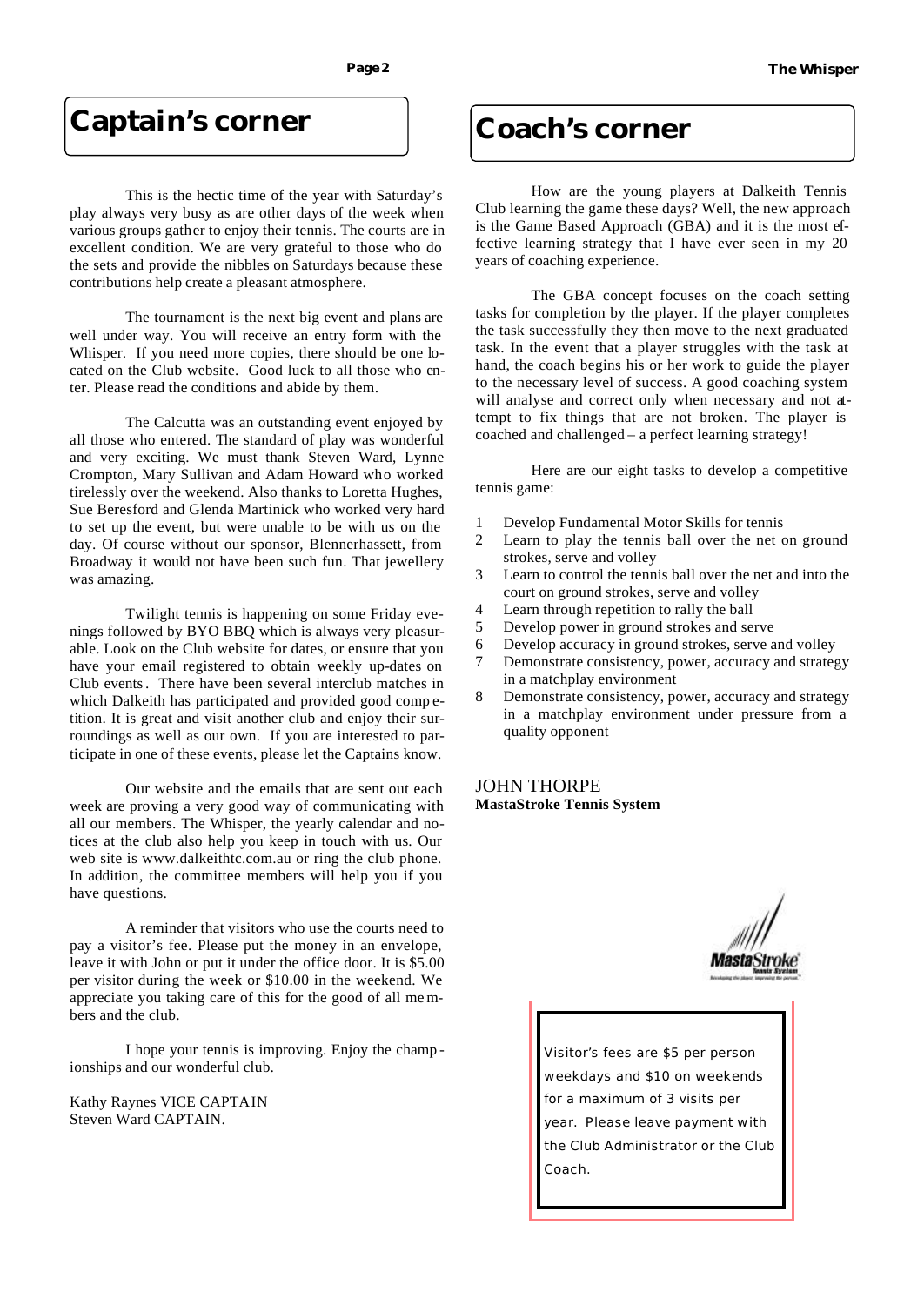It seems forever ago since we had Visitor's Day and the Opening Day on the 18 and 25 October respectively. Both were very successful although the numbers were down for the Opening Day dinner.

 The next big event on the Calendar is the …. Dinner/dance with a difference—a Cabaret in the Dalkeith Hall (shades of the 60's and 70's!). We are pleased to have the well known "Gerry and the Attrix" band playing for us—as seen at the Fly by Night Club. We have kept costs to a minimum. Tickets are \$50 per person for the music and a supper (set for 10pm just like they used to do - except I can't get the CWA to do the catering!) BRING YOU OWN ESKY! It should be will be a night to relive our youth, and bring out those ORIGINAL flares and caftans and rock til you drop. So pencil in Saturday March 13 for a retro night. I hope to see you there.

 If anyone has any thoughts of social events that we could run, we are happy to get your thoughts.

Glenda Martinick SOCIAL CONVENOR



# **On the Social Scene Events for your Diary**

| Friday 26 Janu-<br>ary                    | 5-5.30 pm-Twilight tennis at the<br>Bowling Club courts. BYO BBQ food<br>and stay afterwards for a casual night at<br>the Club. |
|-------------------------------------------|---------------------------------------------------------------------------------------------------------------------------------|
| Saturday 13<br>March                      | 7.30 pm-Dance/supper with a differ-<br>ence-Retro night at Dalkeith Hall with<br>Gerry and the Attrix. BYO. \$50 pp.            |
| Fri, Sat & Sun-<br>day 19, 20 21<br>March | Junior Club Championships                                                                                                       |
| Fri, Sat & Sun-<br>day 26,27, 28<br>March | Junior Club Championships                                                                                                       |
| Saturday &<br>Sunday 27 and<br>28 March   | Senior Club Championships                                                                                                       |
| Saturday and<br>Sunday 3 and 4<br>April   | Senior Club Championships                                                                                                       |
| Sunday 4 April                            | Presentations and dinner                                                                                                        |
| Friday 14 May                             | Quiz Night                                                                                                                      |







monart  $\overline{a}$ 

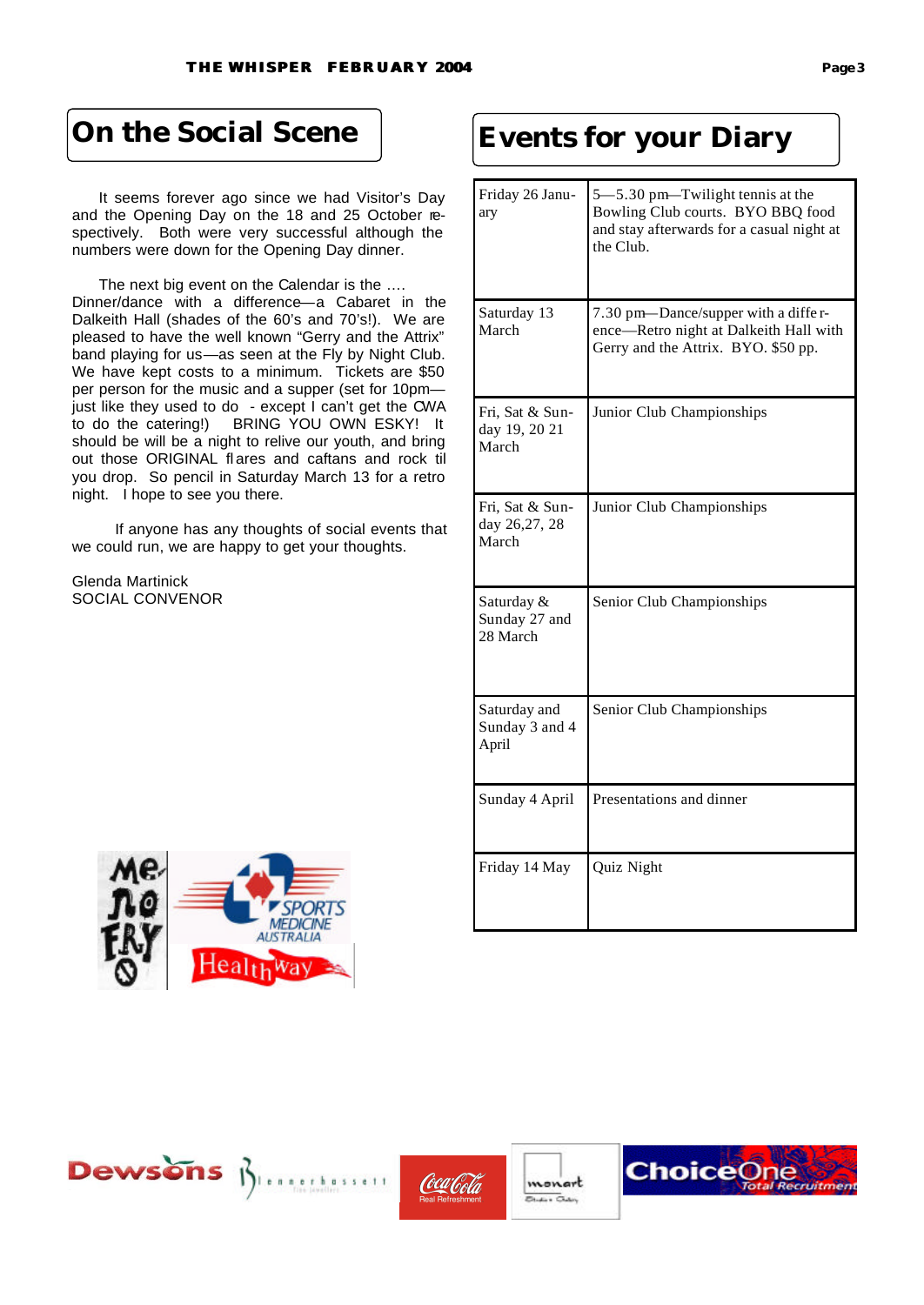### **Midweek Pennants**

 Midweek pennant teams are more than half way through the season. Even though not all teams are experiencing success every player seems to be enjoying themselves - except when playing on 35 degree humid days. Congratulations to the Division 4 midweek team who are currently on top of the ladder.

 I have also just received an email from Tennis West reminding all captains to play their team in correct ITN rating order.

 Even though it's hard to believe - winter pennant forms will soon be out. Can you please return them to me by the 3rd of April.

Here's hoping for a great finish to the season.

Good luck.

Julie Lourie MIDWEEK LADIES DAY/NIGHT AND MENS MID-WEEK NIGHT CO-ORDINATOR

## **Weekend Tennis**

#### **TEAMS RELISH THE CHALLENGE**

 Players in Dalkeith's pennant teams report that they are thoroughly enjoying the challenge of singles and doubles matches each weekend against opponents of a high standard. The improvement in their shotmaking skills is evident in their results, and we wish them well as they head for the finals in four weeks time. Thanks to the dedicated captains - Ken Adam, Alyce Kelly, Courtney Kennedy, Adam Howard, Peter Rigg, Bert Rousset and Geoff Bloor, for their leadership this season. Not even your team understand the organisation required each week for both training and matches.

 The State Men's team lies in fifth place, which is a great achievement in a season of rebuilding for the future. Mark Sewell has had consistently good results, with a brilliant win over Troy Hargreaves of Cottesloe, last week. Well done! The team has a new gun from Georgia, USA, with the arrival of Will Glenn at Dalkeith. He is also coaching at the club and would be pleased to meet as many members as possible. Next time you are at the club please

 Despite their youth our State Women's team has had excellent wins as outlined in Mike's separate report. The division 2 team have been promoted up 4 divisions and still continue to succeed. The sky's the limit!

introduce yourself to him.

 Some lucky members would have met and played with numerous State League players from clubs around Perth, during our recent Calcutta fundraising event. They donate their time and thoroughly enjoy the occasion. Thanks to all of them for their generosity. The Calcutta is a highlight on our calendar, and due to overwhelming demand, another opportunity to take part will be available on 31 October, 2 weeks after opening day. We are so grateful to Adam Howard for his effort and enthusiasm. He conducted a slick event with the help of the ever committed, Steve Ward. Thanks to all who assisted, especially Reg Ransom, our auctioneer extraordinaire, and the owners (you may even get the right to ride next time!). The sponsors, Blennerhassett Fine Jewellers, provided a beautiful pendant for the lucky winner, and were present the entire weekend. They have stunning pieces created by Sue Blennerhassett, so please drop in for a browse. It is hard not to be tempted.

 Good luck to everybody for the upcoming annual club champs. Get your names down and your partnerships arranged (spouse-swapping allowed). You will be rewarded with great tennis and the opportunity to watch and learn from our best players as they vie for a place on the honour boards. Everyone earns the prerogative of a cool drink on the verandah afterwards.

Loretta Hughes PENNANT CO-ORDINATOR



Sue Beresford **SPONSORSHIP** 

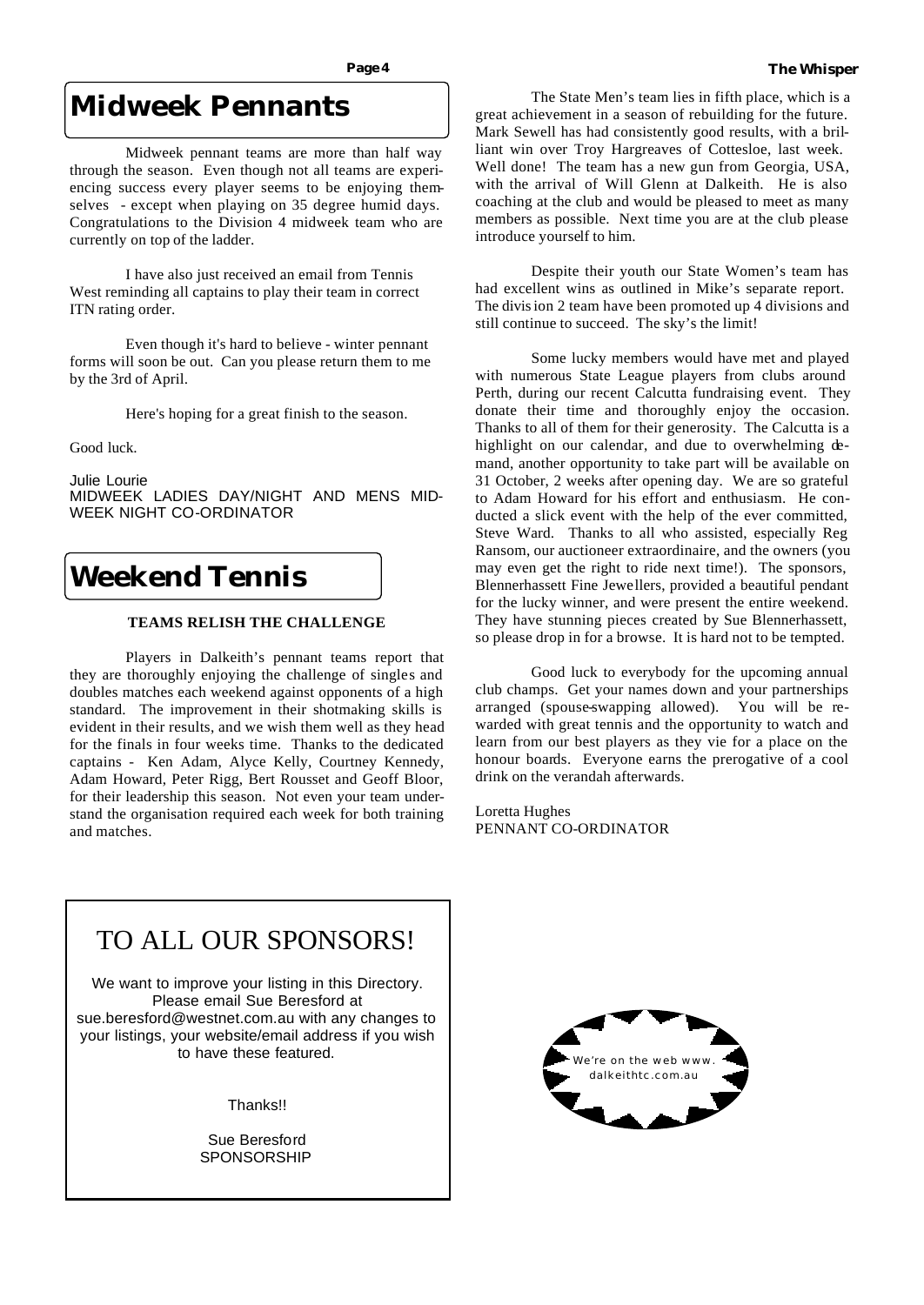### **Women's State League**

 After a lean period before Christmas, the Dalkeith team has played well recently. A six rubbers to nil win over Hensman Park, followed by a five rubber to one win over Alexander Park were good efforts. On Saturday the 14th of February, the team went down to Cottesloe two rubbers to four in what was a close contest.

Lia Tapper has won her last three matches. Her recent good showing at the Nationals and wild -card entry into the Australian Open Juniors show that she is rapidly on the improve.

It is great to see our Captain, Alyce Kelly, back playing after a bad run of injuries. Shannon Tuckett has turned the corner and Marissa Gianotti and Audry Hargest have been pretty consistent winners.

On Saturday February 21st, Dalkeith play Nedlands at Nedlands and the match between Lia and Siobhan Drake-Brockman should be well worth watching.

Mike Webb-Ware MANAGER STATE LEAGUE LADIES

### **Junior Tennis**

 The 2003/2004 season has seen Dalkeith maintain its great track record in Junior Tennis League. The club has 22 teams competing in Junior League spread from Junior State Division all the way through to 12/U grass roots teams. Although finals are just around the corner it's still too early to say how many of our teams will make the top four in their divisions.

 However this is n't the only way to tell if the Club's Junior Program has been successful. The on and off court attitude of all the kids at training, on match days and around the club has been fantastic this season making the jobs of managing teams and the whole program easy.

 We have had a couple of new initiatives this season that have been well received. The first is our Tournament Players Squad running on Wednesday evenings. Designed to be just like a State Squad and run by Daniel Sewell, this has been a great opportunity for our best juniors to hit with each other and train hard over the entire summer.

 The second was inviting some of or best juniors to play in the Calcutta Cup held at the end of February. Many of the Club's best young girls competed along with our club players. Shannon Tuckett, who has just graduated from junior ranks, took out the event with Murray Freiberg. This should make the juniors feel like they are even more important members of the club.

 Finally, one of the most encouraging signs over this summer has been the huge number of first and second season players in our junior ranks. A number of older players didn't play this season due to studies or senior opportunities, but this shortfall was more than made up for by the influx of new young players from the coaching programs. Grass roots players are who make this and every other Club tick so this was a really encouraging development.

 A reminder to all Junior Club Members to get your Tournament Entry forms in on time. The Club Tournament is the peak of the season and excellent fun for all players. Best of luck for the League Finals and the Club Tournament.

Adam Howard JUNIOR CO-ORDINATOR.

### **Club Sponsors**

 Thanks to all our sponsors who make a vital diffe rence to the Club. This season we have ensured that me mbers are fully aware of where our sponsorship dollars are coming from. The prominent new signs throughout the Clubhouse and the website cannot be missed!

 As a new initiative this season, Court and Friends of DTC sponsors additionally sponsor Saturday's "nibbles" and full recognition is given to them on the board by the Sets Desk.

 Our new Main Sponsor, We're Wines, hosted a Wine tasting at the beginning of the season. If you missed your tasting – there is another opportunity – they are generously providing a complimentary bottle for each table booked at the Annual Dinner Dance on March 13.

 We are pleased to welcome new Calcutta Cup sponsors, Blennerhassett Fine Jewellers who so generously donated the superb pendant for the raffle.

 Over the page you will see the full list of Club Sponsors – please use their goods or services when you have a chance to do so!

 And if you would like to become a sponsor, speak to me on 041 792 9590 or email me at sueberesford@westnet.com.au - we have packages to suit your business needs – and your pocket – starting at \$150.

Sue Beresford